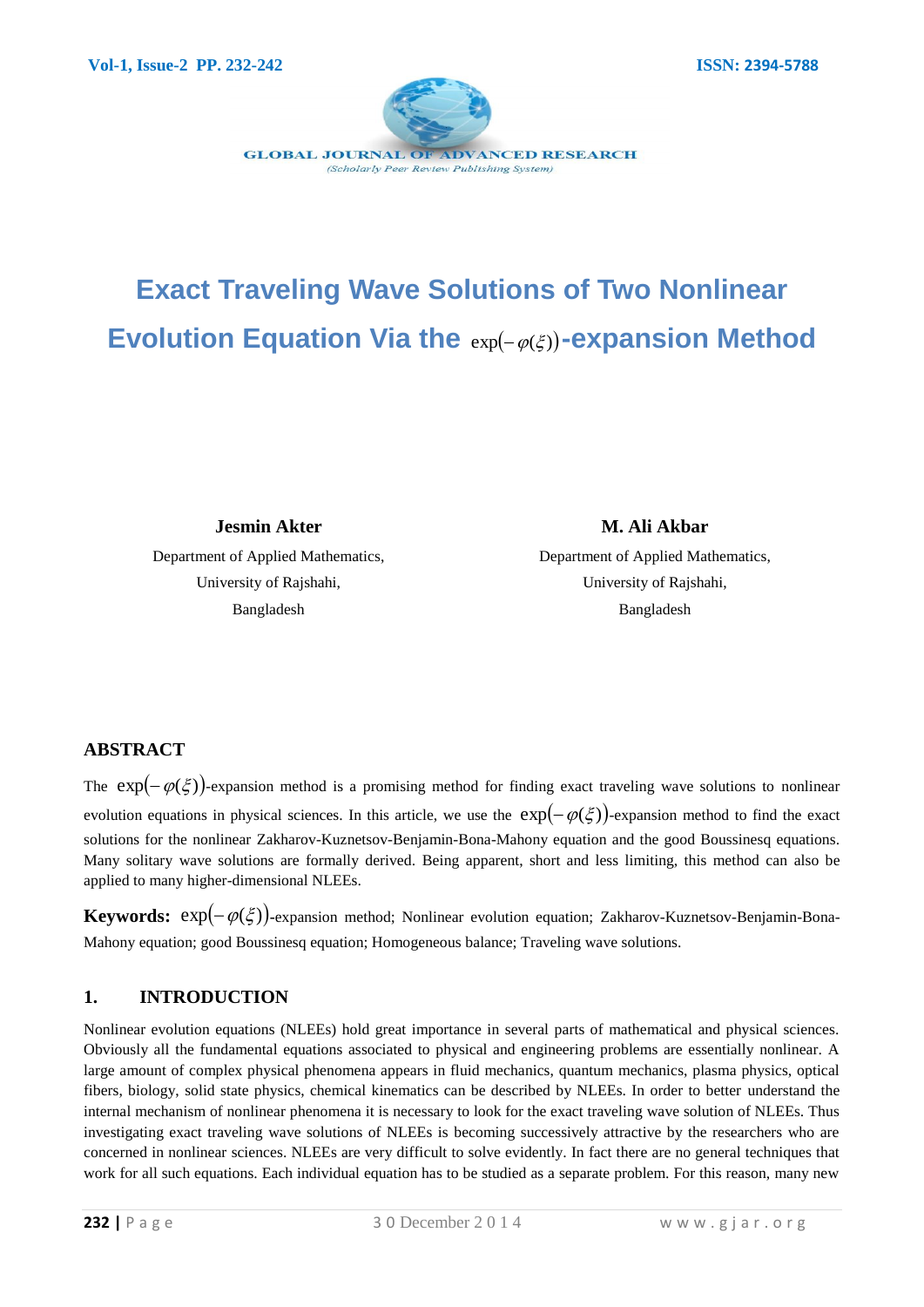

techniques for finding exact travelling wave solutions of NLEEs still have drawn a huge concentration by various groups of scientists. As a result, a lot of influential and significant methods have been established. Such as, the homogenous balance method [1, 2], the Hirota's bilinear transformation method [3, 4], the auxiliary equation method [5], the trial function method [6], the Jacobi elliptic function method [7], the tanh-function method [8-10], the homotopy perturbation method [11-13], the inverse scattering method [14], the sine-cosine method [15, 16], the truncated Painleve expansion method [17], the variational method [18-21], the Backlund transformation [22], the Exp-function method [23-25], the asymptotic method [26], the non-perturbative method [27], the  $(G'/G)$ -expansion method [28-35], the improved  $(G'/G)$  expansion method [36], the F-expansion method [37], the generalized Riccati equation [38] method, the Miura transformation [39], the extended F-expansion method [40], the weierstrass elliptic function method [41], the  $\exp(-\varphi(\xi))$ -expansion method [42, 43] and so on.

The objective of this article is, we will use the  $exp(-\varphi(\xi))$ -expansion method to the nonlinear Zakharov-Kuznetsov-Benjamin-Bona-Mahony equation and the good Boussinesq equations. In the literature researched, these two equations have not been studied by this method. The solution procedure of this method is simple, explicit, and easily be extended to all kinds of NLEEs. The subject matter of this method is that the traveling wave solutions of a nonlinear evolution equation can be expressed by a polynomial in  $exp(-\varphi(\xi))$ , where  $\varphi(\xi)$  satisfies the ordinary differential equation (ODE):

$$
\varphi'(\xi) = \exp(-\varphi(\xi)) + \mu \exp(\varphi(\xi)) + \lambda,\tag{1}
$$

where  $\xi = x - Vt$ . The degree of the polynomial can be determined by considering the homogeneous balance between the highest order derivatives and nonlinear terms and the coefficients of the polynomial can be obtained by solving a set of simultaneous algebraic equations.

Research on finding exact traveling wave solutions to the Zakharov-Kuznetsov-Benjamin-Bona-Mahony (ZKBBM) equation and good Boussinesq equations have been done by several researchers. As for example, Lanlan and Huaitang [44] engaged new  $(G'/G)$  expansion method to investigate the ZKBBM equation for constructing exact solutions, Mohyud-Din et al. [45] used the Exp-function method for obtaining solitary and periodic solutions of the good Boussinesq equation.

The consequence of this work is that the Zakharov-Kuznetsov-Benjamin-Bona-Mahony (ZKBBM) equation and the good Boussinesq equations are considered to construct new exact traveling wave solutions including solitons, periodic and rational solutions by applying the  $exp(-\varphi(\xi))$  expansion method.

The article is prepared as follows. In section 2, we describe briefly the  $exp(-\varphi(\xi))$ -expansion method. In section 3, we apply this method to investigate the Zakharov-Kuznetsov-Benjamin-Bona-Mahony (ZKBBM) equation and the good Boussinesq equations. Finally in section 4, some important conclusions are given.

## **2. METHODOLOGY**

In this section, we explain the  $exp(-\varphi(\xi))$ -expansion method for finding traveling wave solutions of nonlinear evolution equations. Let us consider the nonlinear partial differential equation of the form

$$
P(u, u_t, u_x, u_{tt}, u_{xx}, u_{xx}, \dots) = 0. \tag{2}
$$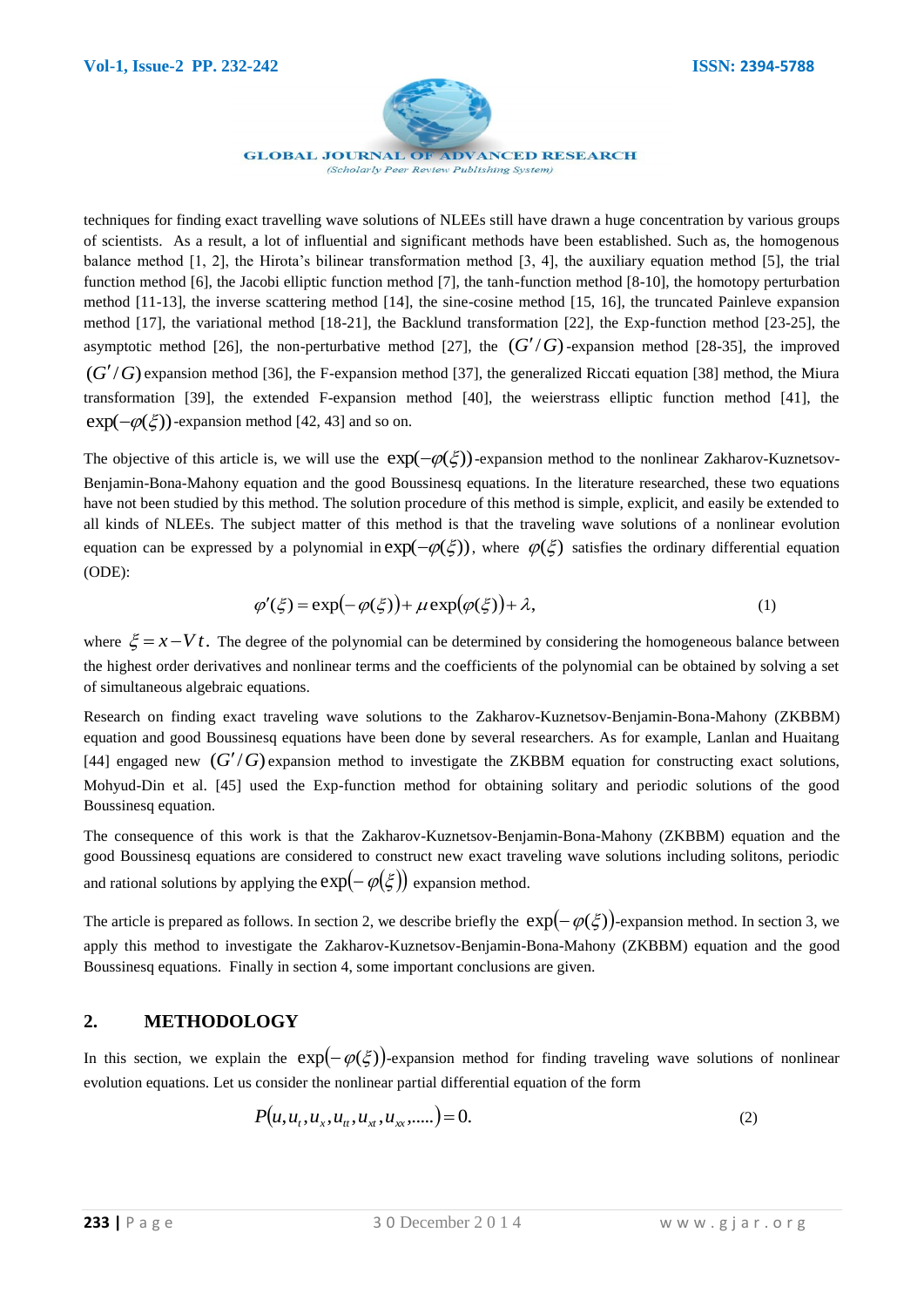

Here  $u(x,t)$  is an unknown function, P is a polynomial in  $u(x,t)$  and its various partial derivatives, in which the highest order derivatives and nonlinear terms are involved. In order to solve (2) by using the  $exp(-\varphi(\xi))$ -expansion method we have to complete the following steps:

**Step1**: Combining the real variables  $x$  and  $t$  by a compound variable  $\xi$ , we assume

$$
u(x,t) = u(\xi), \xi = x - Vt,
$$
\n(3)

where  $V$  is the speed of the travelling wave. Using the traveling wave variable  $(3)$ , Eq.  $(2)$  changes to an ODE for  $u = u(\xi)$ :

$$
Q(u, u', u'', u''', .....)=0,
$$
\n(4)

where Q is a function of  $u(\xi)$  and its derivatives, prime denotes the derivative with respect to  $\xi$ .

**Step 2**: Suppose the solution of (4) can be expressed by a polynomial in  $exp(-\varphi(\xi))$  as follows:

$$
u(\xi) = \alpha_n \big(\exp(-\varphi(\xi))\big)^n + \alpha_{n-1} \big(\exp(-\varphi(\xi))\big)^{n-1} + \cdots
$$
 (5)

where  $\alpha_n, \alpha_{n-1}, \dots$  and V are constants to be determined later such that  $\alpha_n \neq 0$  and  $\varphi(\xi)$  satisfies equation (1). The unwritten part of (5) is also a polynomial in  $exp(-\varphi(\xi))$ .

**Step 3**: The positive integer  $n$  can be determined by considering the homogeneous balance between the highest order linear terms and nonlinear terms of the highest order appearing in (4). Our solutions now depend on the parameters involved in (1):

Case 1:  $\lambda^2 - 4\mu > 0$  and  $\mu \neq 0$ ,

$$
\varphi(\xi) = \ln\left\{\frac{1}{2\mu}\left(-\sqrt{\lambda^2 - 4\mu}\tanh\left(\frac{\sqrt{\lambda^2 - 4\mu}}{2}(\xi + c_1)\right) - \lambda\right)\right\}.
$$
 (6)

where  $c_1$  is a constant of integration.

Case 2:  $\lambda^2 - 4\mu < 0$  and  $\mu \neq 0$ ,

$$
\varphi(\xi) = \ln\left\{\frac{1}{2\mu}\left(-\lambda + \sqrt{4\mu - \lambda^2} \tan\left(\frac{\sqrt{4\mu - \lambda^2}}{2}(\xi + c_1)\right)\right)\right\}.
$$
 (7)

Case 3:  $\mu = 0$  and  $\lambda \neq 0$ ,

$$
\varphi(\xi) = -\ln\left\{\frac{\lambda}{\exp(\lambda(\xi + c_1)) - 1}\right\}.
$$
\n(8)

Case 4:  $\lambda^2 - 4\mu = 0$ ,  $\mu \neq 0$ , and  $\lambda \neq 0$ ,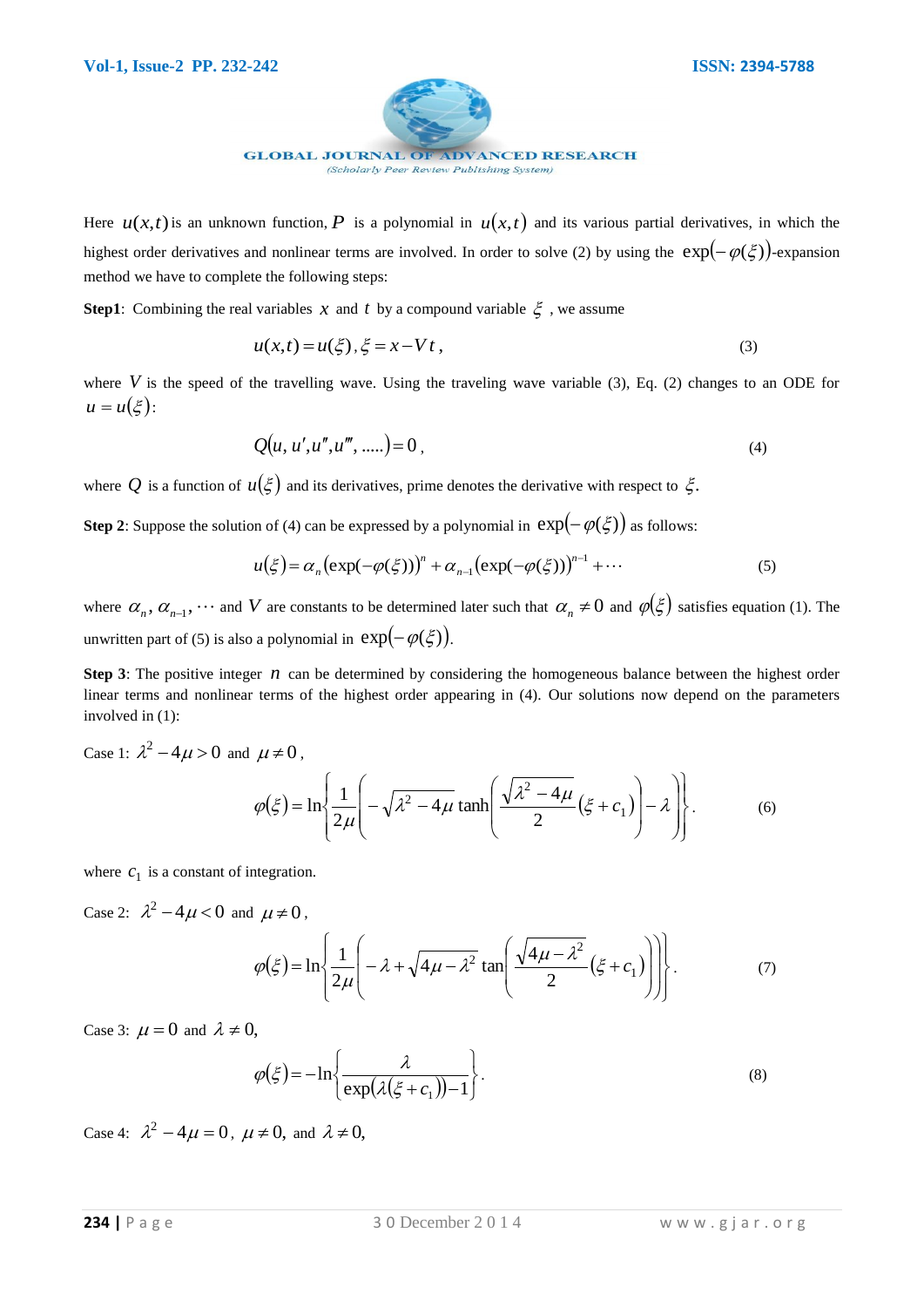

$$
\varphi(\xi) = \ln\left\{-\frac{2(\lambda(\xi + c_1) + 2)}{\lambda^2(\xi + c_1)}\right\}.
$$
\n(9)

Case 5:  $\mu = 0$  and  $\lambda = 0$ ,

$$
\varphi(\xi) = \ln(\xi + c_1). \tag{10}
$$

**Step 4**: Inserting (5) into (4) and using (1), the left hand side is converted into a polynomial in  $exp(-\varphi(\xi))$ . Equating each coefficient of this polynomial to zero, we obtain a set of algebraic equations for  $\alpha_n, \dots, V, \lambda$  and  $\mu$ .

**Step 5**: Eventually solving the algebraic equations obtained in Step 4 with the aid of computer algebra system, we obtain the values of the constants  $\alpha_n, \dots, V, \lambda$  and  $\mu$ . Substituting  $\alpha_n, \dots, V$  and the general solutions of (1) into solution (5), we obtain some valuable traveling wave solutions of (2).

#### **3. APPLICATIONS OF THE METHOD**

In this section, we utilize this method to obtain some new and more general exact travelling wave solutions of the ZKBBM equation and the good Bussinesq equations.

#### **3.1: The ZKBBM Equation**

Let us consider the ZKBBM equation in the form

$$
u_t + u_x - 2auu_x - bu_{xxt} = 0.
$$
 (11)

Using the traveling wave transformation  $\xi = x - Vt$ , (11) is converted into the following ODE for  $u = u(\xi)$ :

$$
-Vu'+u'-2auu'+bVu''' = 0.
$$
 (12)

Eq. (12) is integrable, therefore integrating with respect to  $\xi$ , we obtain

$$
C + (1-V)u - au^2 + bVu'' = 0,
$$
\n(13)

Case S:  $\mu = 0$  and  $\lambda = 0$ ,<br>  $\phi(\xi) = \ln\left(-\frac{2x\cos \xi - 1}{\lambda^2(\xi + \xi)}\right)$ . (9)<br>
Step 5:  $\mu = 0$  and  $\lambda = 0$ ,<br>  $\phi(\xi) = \ln(\xi + c_1)$ . (10)<br>
Step 5: linearing (5) and (b) and exist (f), the lab is converted into a polynomial in  $\exp$ where the primes denote the derivatives with respect to  $\xi$  and C is an integration constant to be determined later. Considering the homogeneous balance between the highest-order derivative  $u''$  and the nonlinear term  $u^2$ , we obtain  $n = 2$ . Therefore, the solution of (13) is given by

$$
u = \alpha_2 \left( \exp(-\varphi(\xi)) \right)^2 + \alpha_1 \exp(-\varphi(\xi)) + \alpha_0,
$$
\n(14)

where  $\alpha_2 \neq 0$ .  $\alpha_0$  and  $\alpha_1$  are constants to be determined.

Using  $(1)$  from  $(14)$ , we obtain

$$
u'' = 6\alpha_2 (\exp(-\varphi(\xi)))^4 + (2\alpha_1 + 10\alpha_2\lambda)(\exp(-\varphi(\xi)))^3
$$
  
+  $(4\alpha_2\lambda^2 + 8\alpha_2\mu + 3\alpha_1\lambda)(\exp(-\varphi(\xi)))^2$   
+  $(2\alpha_1\mu + 6\alpha_2\mu\lambda + \alpha_1\lambda^2)(\exp(-\varphi(\xi))) + 2\alpha_2\mu^2 + \alpha_1\lambda\mu.$  (15)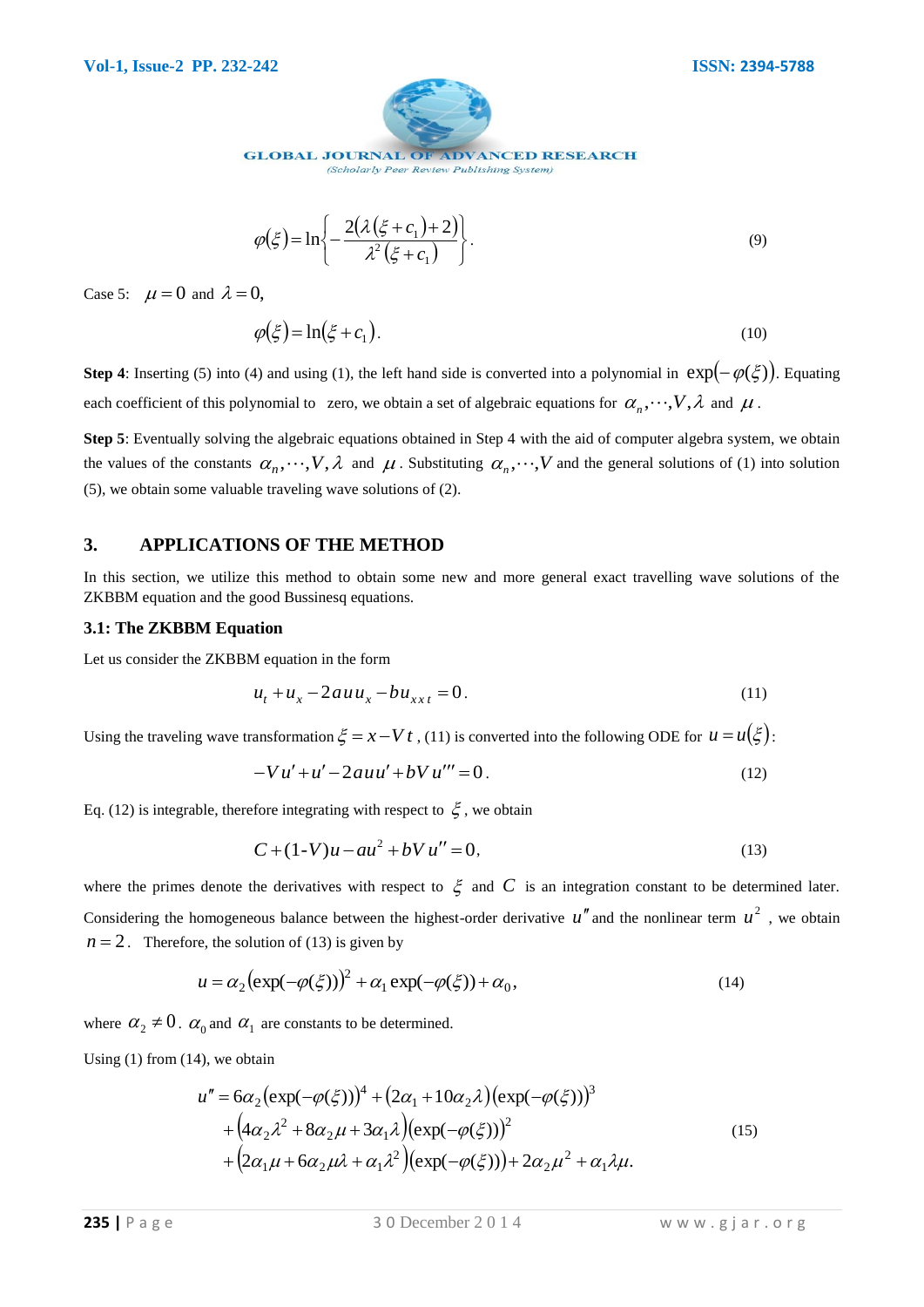**GLOBAL JOURNAL OF ADVANCED RESEARCH** 

(Scholarly Peer Review Publishing System)

$$
u^{2} = \alpha_{2}^{2} (\exp(-\varphi(\xi)))^{4} + 2\alpha_{1}\alpha_{2} (\exp(-\varphi(\xi)))^{3}
$$
  
+  $(2\alpha_{0}\alpha_{2} + \alpha_{1}^{2}) (\exp(-\varphi(\xi)))^{2} + 2\alpha_{1}\alpha_{0}(-\varphi(\xi)) + \alpha_{0}^{2}.$  (16)

Substituting (14)-(16) into (13) and collecting all terms with the same power of  $exp(-\varphi(\xi))$  together, the left hand is transformed into a polynomial in  $exp(-\varphi(\xi))$ . Equating each coefficient of this polynomial to zero, we obtain an overdetermined set of algebraic equations for  $\alpha_1$ ,  $\alpha_0$ ,  $\lambda$ ,  $\mu$ , C and V as follows:

$$
-a\alpha_2^2 + 6b\,\nabla\alpha_2 = 0.
$$
  
\n
$$
10Vb\alpha_2\lambda + 2baV\alpha_1 - 2a\alpha_1\alpha_2 = 0.
$$
  
\n
$$
\alpha_2 - V\alpha_2 + 4b\,\nabla\alpha_2\lambda^2 + 3Vb\alpha_1\lambda - 2a\alpha_0\alpha_2 - a\alpha_1^2 + 8bV\alpha_2\mu = 0.
$$
  
\n
$$
-V\alpha_1 - 2a\,\alpha_1\alpha_0 + 6Vb\alpha_2\lambda\mu + \alpha_1 + 2Vb\alpha_1\mu + bV\alpha_1\lambda^2 = 0.
$$
  
\n
$$
C - a\alpha_0^2 - V\alpha_0 + \alpha_0 + 2bV\alpha_2\mu^2 + Vb\alpha_1\lambda\mu = 0.
$$

Solving the set of simultaneous algebraic equations by using the symbolic computation systems, such as Maple, we obtain the following solution:

$$
C = \frac{b^2 V^2 \lambda^4 - 8b^2 V^2 \lambda^2 \mu + 16b^2 V^2 \mu^2 - 1 + 2V - V^2}{4a}, \quad V = V,
$$
  

$$
\alpha_0 = \frac{bV \lambda^2 + 8bV\mu + 1 - V}{2a}, \quad \alpha_1 = \frac{6bV\lambda}{a}, \quad \alpha_2 = \frac{6bV}{a}, \quad (17)
$$

where  $\lambda$  and  $\mu$  are arbitrary constants.

By using  $(17)$  in  $(14)$ , we obtain

$$
u = \frac{6bV}{a} \exp(-\varphi(\xi))^2 + \frac{6bV\lambda}{a} \exp(-\varphi(\xi)) + \frac{bV\lambda^2 + 8bV\mu + 1 - V}{2a},
$$
 (18)

where  $\xi = x - Vt$ .

Substituting the solutions of (1) in (18), we get four types of traveling wave solutions for the ZKBBM equation (11):

Type 1: When  $\lambda^2 - 4 \mu > 0$  and  $\mu \neq 0$ , we obtain the hyperbolic function traveling wave solution

$$
u^2 = \alpha_2^2 (\exp(-\varphi(\xi)))^4 + 2\alpha_1 \alpha_2 (\exp(-\varphi(\xi)))^2
$$
 (16)  
+  $(2\alpha_0 \alpha_2 + \alpha_1^2) (\exp(-\varphi(\xi)))^2 + 2\alpha_1 \alpha_0 (-\varphi(\xi)))^2$  (16)  
Substituting (14)-(16) into (13) and collecting all terms with the same power of exp(- $\varphi(\xi)$ ) together, the left is  
transformed into a polynomial in exp(- $\varphi(\xi)$ ). Equating each coefficient of this polynomial to zero, we obtain an  
determined set of algebraic equations for α<sub>1</sub>, α<sub>0</sub>, λ, μ, C and V as follows:  

$$
-a\alpha_2^2 + 6b \text{ V}\alpha_2 = 0.
$$
  
10Vbα<sub>2</sub>λ + 2bαVα<sub>1</sub> - 2aα, α<sub>2</sub> = 0.  
10Vbα<sub>2</sub>λ + 2bαVα<sub>1</sub> - 2aα, α<sub>2</sub> = 0.  
α<sub>2</sub> - Vα<sub>2</sub> + 4b Vα<sub>2</sub>λ<sup>2</sup> + 3Vbα<sub>1</sub>λ – 2aα<sub>0</sub>α<sub>2</sub> - aα<sub>1</sub><sup>2</sup> + 8bVα<sub>2</sub>μ<sup>2</sup> = 0.  
–
$$
-V\alpha_1 - 2a\alpha_1\alpha_0 + 6Vb\alpha_2\lambda\mu + \alpha_1 + 2Vb\alpha_1\mu + bV\alpha_1\lambda^2 = 0.
$$
Solying the set of simultaneous algebraic equations by using the symbolic computation systems, such as Maple  
obtain the following solution:  

$$
C = \frac{b^2V^2^2 + 8b^2V^2\lambda^2\mu + 16b^2V^2\mu^2 - 1 + 2V - V^2}{4a}, V = V,
$$
  

$$
\alpha_0 = \frac{bV\lambda^2 + 8bV\mu + 1 - V}{2a}, \alpha_1 = \frac{6bV\lambda}{a}, \alpha_2 = \frac{6bV}{a},
$$
 (17)  
where λ and μ are arbitrary constants.  
By using (17) in (14), we obtain  

$$
u = \frac{6bV}{a} \exp(-\varphi(\
$$

where  $\xi = x - Vt$ .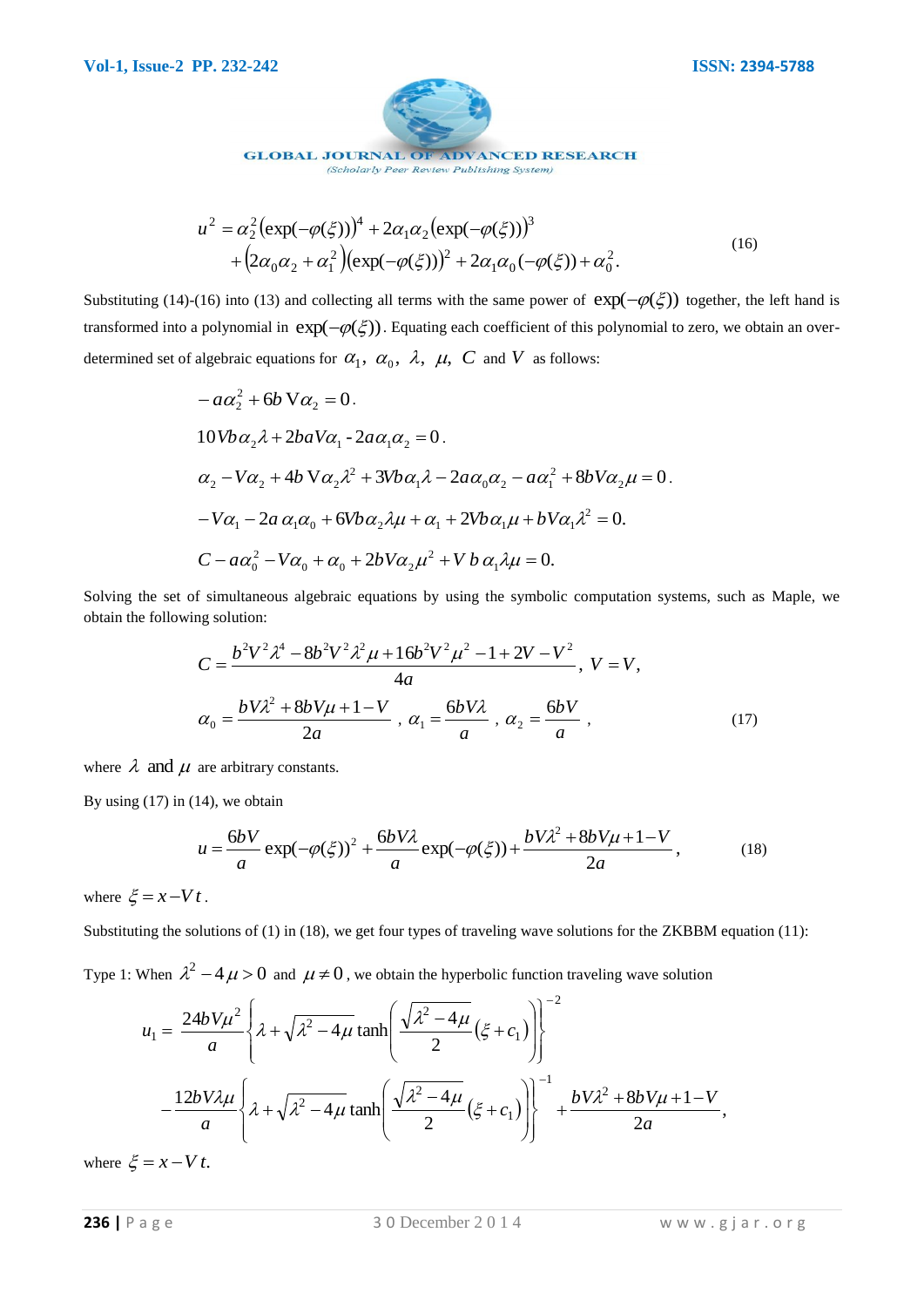

Type 2: When  $\lambda^2 - 4\mu < 0$  and  $\mu \neq 0$ , we obtain trigonometric solution

$$
-4 \mu < 0 \text{ and } \mu \neq 0, \text{ we obtain trigonometric solution}
$$
  

$$
u_2 = \frac{24bV\mu^2}{a} \left\{ \lambda - \sqrt{4\mu - \lambda^2} \tan \left( \frac{\sqrt{4\mu - \lambda^2}}{2} (\xi + c_1) \right) \right\}^{-2}
$$

$$
-\frac{12bV\lambda\mu}{a} \left\{ \lambda - \sqrt{4\mu - \lambda^2} \tan \left( \frac{\sqrt{4\mu - \lambda^2}}{2} (\xi + c_1) \right) \right\}^{-1} + \frac{bV\lambda^2 + 8bV\mu + 1 - V}{2a}.
$$

Type 3: When  $\mu = 0$  and  $\lambda \neq 0$ , we obtain exponential solution

$$
u_3 = \frac{6bV\lambda^2}{a} \frac{\exp{\{\lambda(\xi + c_1)\}}}{\{1 - \exp{\lambda(\xi + c_1)}\}^2} + \frac{bV\lambda^2 + 1 - V}{2a}.
$$

Type 4: When  $\lambda^2 - 4\mu = 0$ ,  $\lambda \neq 0$  and  $\mu \neq 0$ , we obtain rational function solution

$$
u_4 = \frac{3bV\lambda^4(\xi + c_1)^2}{2a\{\lambda(\xi + c_1) + 2\}^2} - \frac{3bV\lambda^3(\xi + c_1)}{a\{\lambda(\xi + c_1) + 2\}} + \frac{bV\lambda^2 + 8bV\mu + 1 - V}{2a}.
$$

Type 5: When  $\mu = 0$  and  $\lambda = 0$ , we obtain rational function solution

$$
u_5 = \frac{6bV}{a(\xi + c_1)^2} + \frac{1-V}{2a}.
$$

#### **3.2: The Good Boussinesq Equation**

Now we would like to construct traveling wave solutions to the good Boussinesq equation by the proposed method. Let us consider the good Boussinesq equation in the form

$$
u_{tt} = -u_{xxxx} + u_{xx} + (u^2)_{xx} = 0.
$$
 (19)

The travelling wave variable  $\xi = x - Vt$  permits us to change (19) into the following ODE:

$$
(V2 - 1)u'' + u''' - (u2)'' = 0,
$$
\n(20)

where the primes indicate the derivatives with respect to  $\zeta$ . Since Eq. (20) is integrable, therefore, integrating twice we obtain

$$
C + (V^2 - 1)u + u'' - u^2 = 0,
$$
\n(21)

where C is an integral constant that to be determined. Balancing the highest order linear term  $u''$  and nonlinear term of the highest order  $u^2$  in (21), we obtain  $n = 2$ .

Therefore, the solution of (21) is given by

$$
u = \alpha_2 \left( \exp(-\varphi(\xi)) \right)^2 + \alpha_1 \exp(-\varphi(\xi)) + \alpha_0, \tag{22}
$$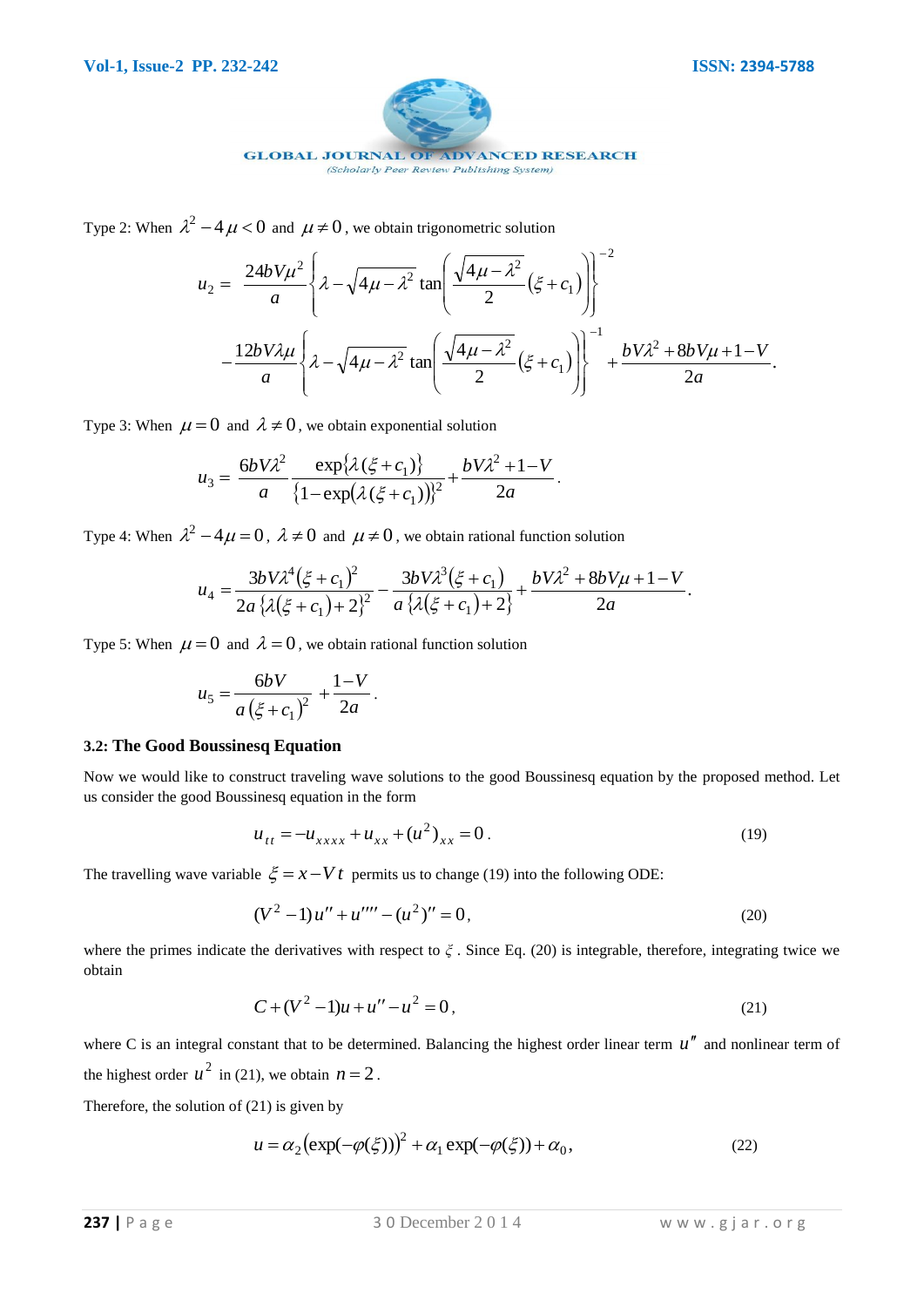

where  $\alpha_2 \neq 0$ .  $\alpha_0$ ,  $\alpha_1$ ,  $\alpha_2$  are constants to be determined.

From  $(22)$ , by means of  $(1)$ , we obtain

$$
u'' = 6\alpha_2 (\exp(-\varphi(\xi)))^4 + (2\alpha_1 + 10\alpha_2 \lambda) (\exp(-\varphi(\xi)))^3 + (4\alpha_2 \lambda^2 + 8\alpha_2 \mu + 3\alpha_1 \lambda) (\exp(-\varphi(\xi)))^2 + (2\alpha_1 \mu + 6\alpha_2 \mu \lambda + \alpha_1 \lambda^2) (\exp(-\varphi(\xi))) + 2\alpha_2 \mu^2 + \alpha_1 \lambda \mu.
$$
  

$$
u^2 = \alpha_2^2 (\exp(-\varphi(\xi)))^4 + 2\alpha_1 \alpha_2 (\exp(-\varphi(\xi)))^3 + (2\alpha_0 \alpha_2 + \alpha_1^2) (\exp(-\varphi(\xi)))^2 + 2\alpha_1 \alpha_0 (-\varphi(\xi)) + \alpha_0^2.
$$
 (24)

Substituting (22)-(24) in (21) and collecting all terms of the same power of  $exp(-\varphi(\xi))$  together, the left hand side is converted into a polynomial in  $exp(-\varphi(\xi))$ . Equating the coefficients of this polynomial to zero, yields a set of simultaneous algebraic equations for  $\alpha_0, \alpha_1, \alpha_2, \lambda, \mu, C$  and *V* as follows:

$$
6\alpha_2 - \alpha_2^2 = 0.
$$
  
\n
$$
10\alpha_2 \lambda + 2\alpha_1 - 2\alpha_1 \alpha_2 = 0.
$$
  
\n
$$
-\alpha_1^2 - 2\alpha_2 \alpha_0 + V^2 \alpha_2 + 8\alpha_2 \mu + 3 \alpha_1 \lambda - \alpha_2 + 4\alpha_2 \lambda^2 = 0.
$$
  
\n
$$
6\alpha_2 \lambda \mu - \alpha_1 + \alpha_1 \lambda^2 - 2\alpha_1 \alpha_0 + V^2 \alpha_1 + 2 \alpha_1 \mu = 0.
$$
  
\n
$$
C - \alpha_0 + V^2 \alpha_0 + \alpha_1 \lambda \mu - \alpha_0^2 + 2\alpha_2 \mu^2 = 0.
$$

Solving the set simultaneous algebraic equations, yields

$$
C = -6\lambda^2 \mu - \alpha_0^2 - 12\mu^2 + \alpha_0 \lambda^2 + 8\mu \alpha_0, \quad V = \pm \sqrt{-\lambda^2 + 1 - 8\mu + 2\alpha_0},
$$
  

$$
\alpha_0 = \alpha_0, \quad \alpha_1 = 6\lambda, \quad \alpha_2 = 6,
$$
 (25)

where  $\lambda$  and  $\mu$  are arbitrary constants.

Substituting (25) into (22), we obtain

$$
u(\xi) = 6(\exp(-\varphi(\xi)))^2 + 6\lambda \exp(-\varphi(\xi)) + \alpha_0,
$$
\n(26)

where  $\xi = x \pm \sqrt{-\lambda^2 + 1 - 8\mu + 2\alpha_0 t}$  $\xi = x \mp \sqrt{-\lambda^2 + 1 - 8\mu + 2\alpha_0 t}$ .

Now making use of solutions (6)-(10) of (1) in (26), we obtain more traveling wave solutions of the good Boussinesq equation (19) as follows:

Type 1: When  $\lambda^2 - 4\mu > 0$  and  $\mu \neq 0$ , we get hyperbolic function solution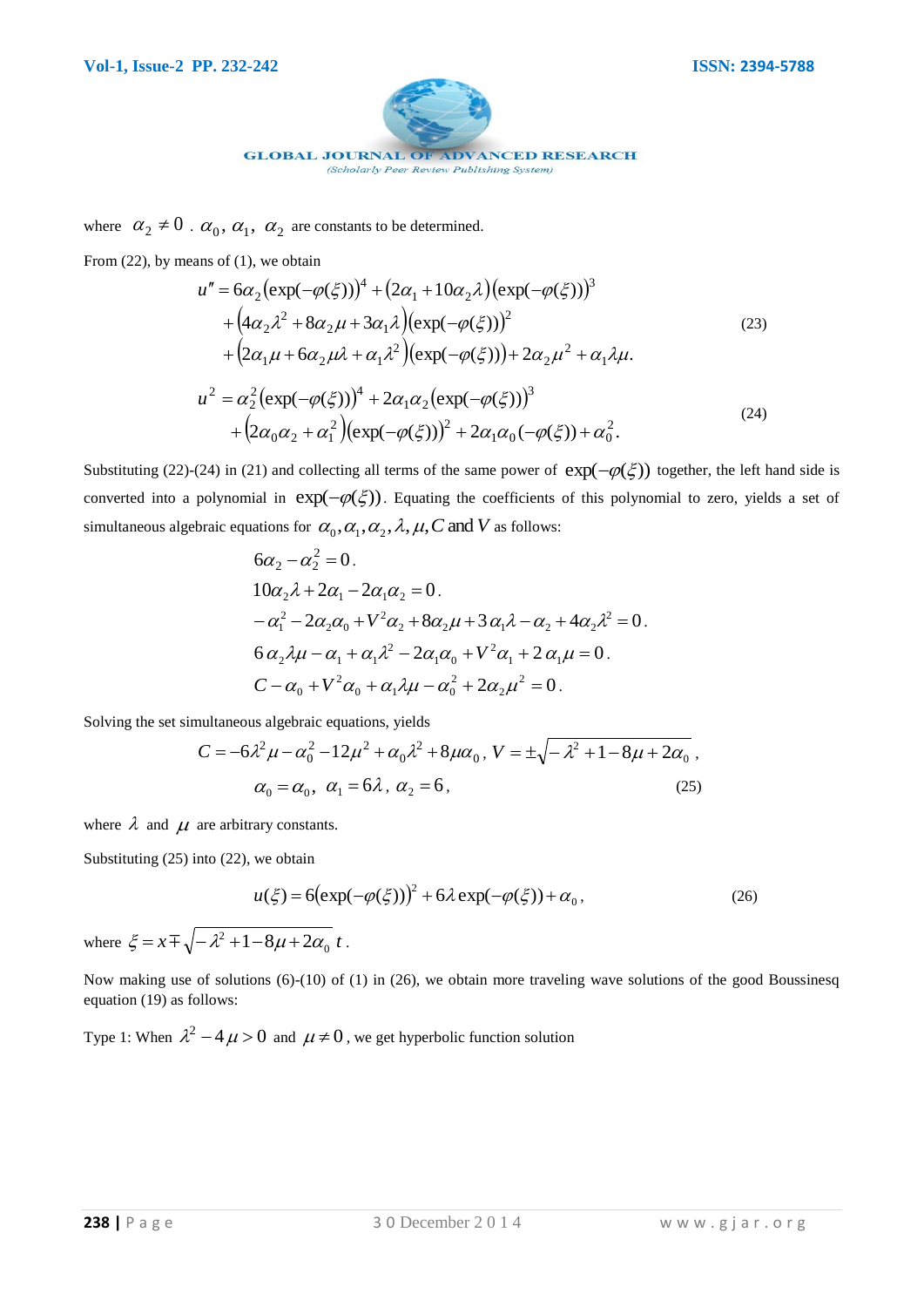

**GLOBAL JOURNAL OF ADVANCED RESEARCH** (Scholarly Peer Review Publishing System)

$$
u_1 = 24\mu^2 \left\{ \lambda + \sqrt{\lambda^2 - 4\mu} \tanh\left(\frac{\sqrt{\lambda^2 - 4\mu}}{2} (\xi + c_1)\right) \right\}^{-2}
$$

$$
-12\lambda\mu \left\{ \lambda + \sqrt{\lambda^2 - 4\mu} \tanh\left(\frac{\sqrt{\lambda^2 - 4\mu}}{2} (\xi + c_1)\right) \right\}^{-1} + \alpha_0,
$$

where  $\xi = x \pm \sqrt{-\lambda^2 + 1 - 8\mu + 2\alpha_0 t}$  $\zeta = x \pm \sqrt{-\lambda^2 + 1 - 8\mu + 2\alpha_0 t}$ ,  $c_1$  is an arbitrary constant.

Type 2: When  $\lambda^2 - 4\mu < 0$  and  $\mu \neq 0$ , we obtain trigonometric solution

$$
u_2 = 24\mu^2 \left\{ \lambda - \sqrt{4\mu - \lambda^2} \tan \left( \frac{\sqrt{4\mu - \lambda^2}}{2} (\xi + c_1) \right) \right\}^{-2}
$$

$$
-12\lambda \mu \left\{ \lambda - \sqrt{4\mu - \lambda^2} \tan \left( \frac{\sqrt{4\mu - \lambda^2}}{2} (\xi + c_1) \right) \right\}^{-1} + \alpha_0
$$

Type 3: When  $\mu = 0$  and  $\lambda \neq 0$ , we obtain exponential solution

$$
u_3 = \frac{6\lambda^2 \exp(\lambda(\xi + c_1))}{\left\{1 - \exp(\lambda(\xi + c_1))\right\}^2} + \alpha_0.
$$

Type 4: When  $\lambda^2 - 4\mu = 0$ ,  $\lambda \neq 0$  and  $\mu \neq 0$ , we obtain rational function solution

$$
u_4 = \frac{3\lambda^4(\xi + c_1)^2}{2\{\lambda(\xi + c_1) + 2\}^2} - \frac{3\lambda^3(\xi + c_1)}{\{\lambda(\xi + c_1) + 2\}} + \alpha_0.
$$

Type 5: When  $\mu = 0$  and  $\lambda = 0$ , we get rational function solution

$$
u_5 = 6(\xi + c_1)^{-2} + \alpha_0,
$$

where  $\xi = x \pm \sqrt{-\lambda^2 + 1 - 8\mu + 2\alpha_0 t}$  $\zeta = x \pm \sqrt{-\lambda^2 + 1 - 8\mu + 2\alpha_0 t}$ , c<sub>1</sub> is an arbitrary constant.

## **4. CONCLUSIONS**

 $u_1 = 24\mu'^2 \left\{ \lambda + \sqrt{\lambda^2 - 4\mu} \tanh\left[\frac{\lambda'^2 - 2\mu}{2}(\xi + c_1)\right] \right\}$ <br>  $-12\lambda\mu \left\{ \lambda + \sqrt{\lambda^2 - 4\mu} \tanh\left[\frac{\sqrt{\lambda^2 - 4\mu}}{2}(\xi + c_1)\right] \right\}^{-4} + \mu_0,$ <br>
where  $\xi = \lambda + \sqrt{-\lambda^2 + 1 - 8\mu + 2\alpha_0 t}$ ,  $c_1$  is an arbitrary constant.<br>
Type 2: In this article, we have successfully formulated solitary waves solutions using the traveling wave solutions for the ZKBBM equation and the good Boussinesq equation via the  $exp(-\varphi(\xi))$ -expansion method. The wave solutions are obtained through the hyperbolic, trigonometric, exponential, and rational functions. All of our results have been verified with Maple, with respect to the original equation and found correct. The calculation procedure of this method is simple, direct and constructive. In particular we can say this method is quite efficient and much effective for finding exact solutions of NLEEs.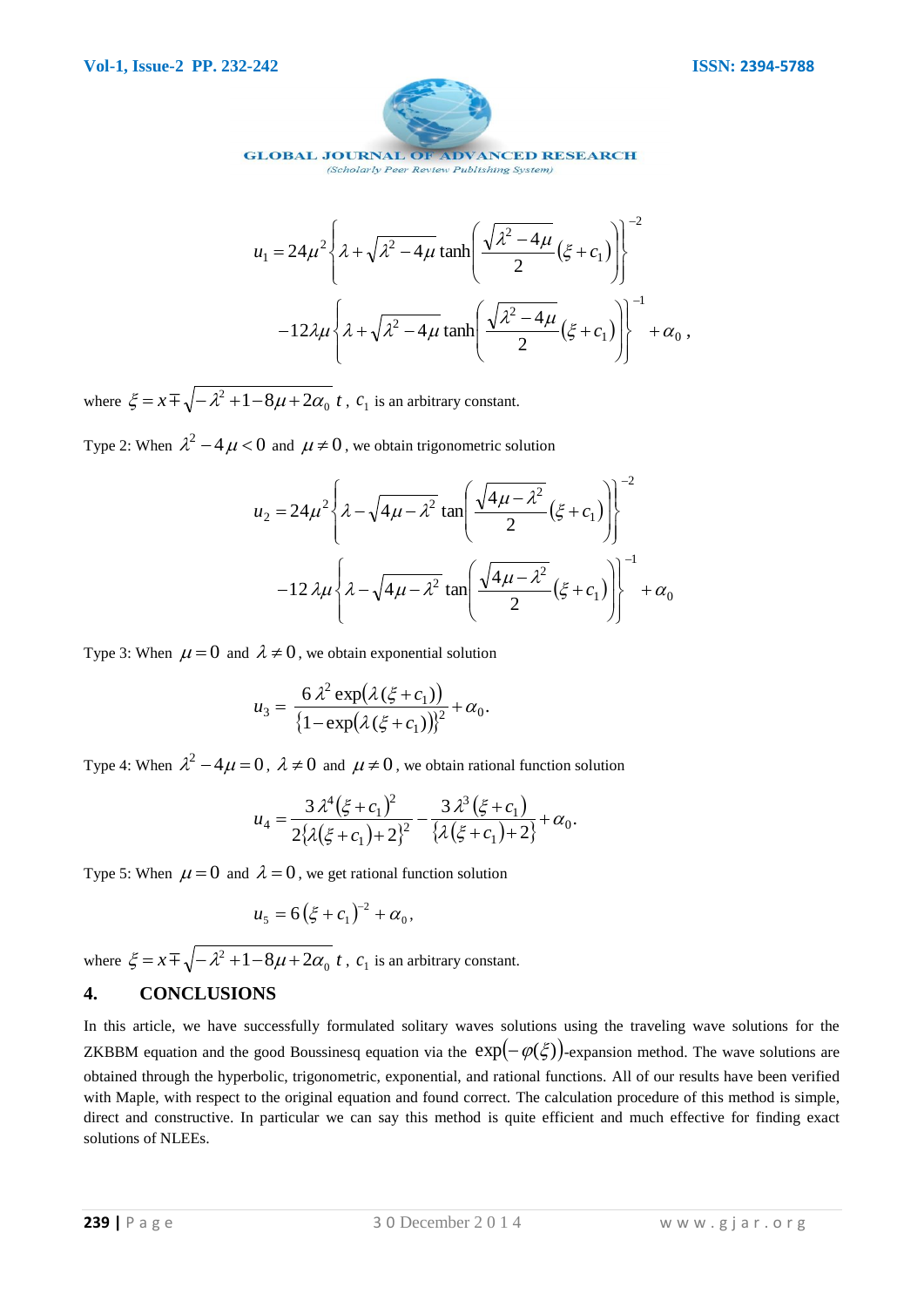

#### **5. REFERENCES**

- [1] M. Wang, Solitary wave solutions for variant Boussinesq equations, Phys. Lett. A, 199 (1995) 169-172.
- [2] E.M.E. Zayed, H.A. Zedan and K.A. Gepreel, On the solitary wave solutions for nonlinear Hirota-Satsuma coupled KdV equations, Chaos, Solitons Fract., 22 (2004) 285-303.
- [3] R. Hirota, Exact envelope soliton solutions of a nonlinear wave equation, J. Math. Phys., 14 (1973) 805-810.
- [4] R. Hirota and J. Satsuma, Soliton solution of a coupled KdV equation, Phys. Lett. A, 85 (1981) 407-408.
- [5] Sirendaoreji, New exact travelling wave solutions for the Kawahara and modified Kawahara equations, Chaos Solitons Fract., 19 (2004) 147–150.
- [6] M. Inc and D.J. Evans, On traveling wave solutions of some nonlinear evolution equations, Int. J. Comput. Math., 81 (2004) 191-202.
- [7] A.T. Ali, New generalized Jacobi elliptic function rational expansion method, J. Comput. Appl. Math., 235 (2011) 4117-4127.
- [8] M.A. Abdou, The extended tanh-method and its applications for solving nonlinear physical models, Appl. Math. Comput., 190 (2007) 988-996.
- [9] E.G. Fan, Extended tanh-function method and its applications to nonlinear equations, Phys. Lett. A, 277 (2000) 212- 218.
- [10] W. Malfliet, Solitary wave solutions of nonlinear wave equations, Am. J. Phys., 60 (1992) 650- 654.
- [11] S.T. Mohyud-Din, A. Yildirim and S. Sariaydin, Numerical soliton solutions of the improved Boussinesq equation, Int. J. Numer. Methods Heat Fluid Flow, 21(7) (2011) 822-827.
- [12] S.T. Mohyud-Din, A. Yildirim and G. Demirli, Analytical solution of wave system in  $R^n$  with coupling controllers, Int. J. Numer. Methods Heat Fluid Flow, 21(2) (2011) 198-205.
- [13] S.T. Mohyud-Din, A. Yildirim and S. Sariaydin, Numerical soliton solution of the Kaup–Kupershmidt equation, Int. J. Numer. Methods Heat Fluid Flow, 21(3) (2011) 272-281.
- [14] M.J. Ablowitz and P.A. Clarkson, Solitons, Nonlinear Evolution Equations and Inverse Scattering Transform, Cambridge University Press, Cambridge, 1991,
- [15] A.M. Wazwaz, A sine-cosine method for handing nonlinear wave equations. Math. Comput., 40 (2004) 499-508.
- [16] S .Bibi, S.T.Mohyud-Din (2013) Traveling wave solutions of KdVs using sine-cosine method. J. Asso. Arab Univ. Basic and Appl. Sci., doi: org/10.1016/j.jaubas.2013.03.006 (in press).
- [17] J.Weiss , M.Tabor and G.Carnevale , The Painleve property for partial differential equations, J. Math. Phys., 24 (1983) 522.
- [18] J.H. He, Variational iteration method for delay differential equations. Commun Nonlinear Sci. Numer. Simulat., 2 (4) (1997) 235-236.
- [19] M.A. Abdou and A.A. Soliman, New applications of variational iteration method. Phys. D, 211 (1-2) (2005) 1-8.
- [20] S. Abbasbandy, Numerical solutions of nonlinear Klein-Gordon equation by variational iteration method. Internat. J. Numer. Meth. Engr., 70 (2007) 876-881.
- [21] A.S. Arife and A. Yildirim, New modified variational iteration transform method (MVITM) for solving eighth-order boundary value problems in one step. World Appl. Sci. J., 13(10) (2011) 2186-2190.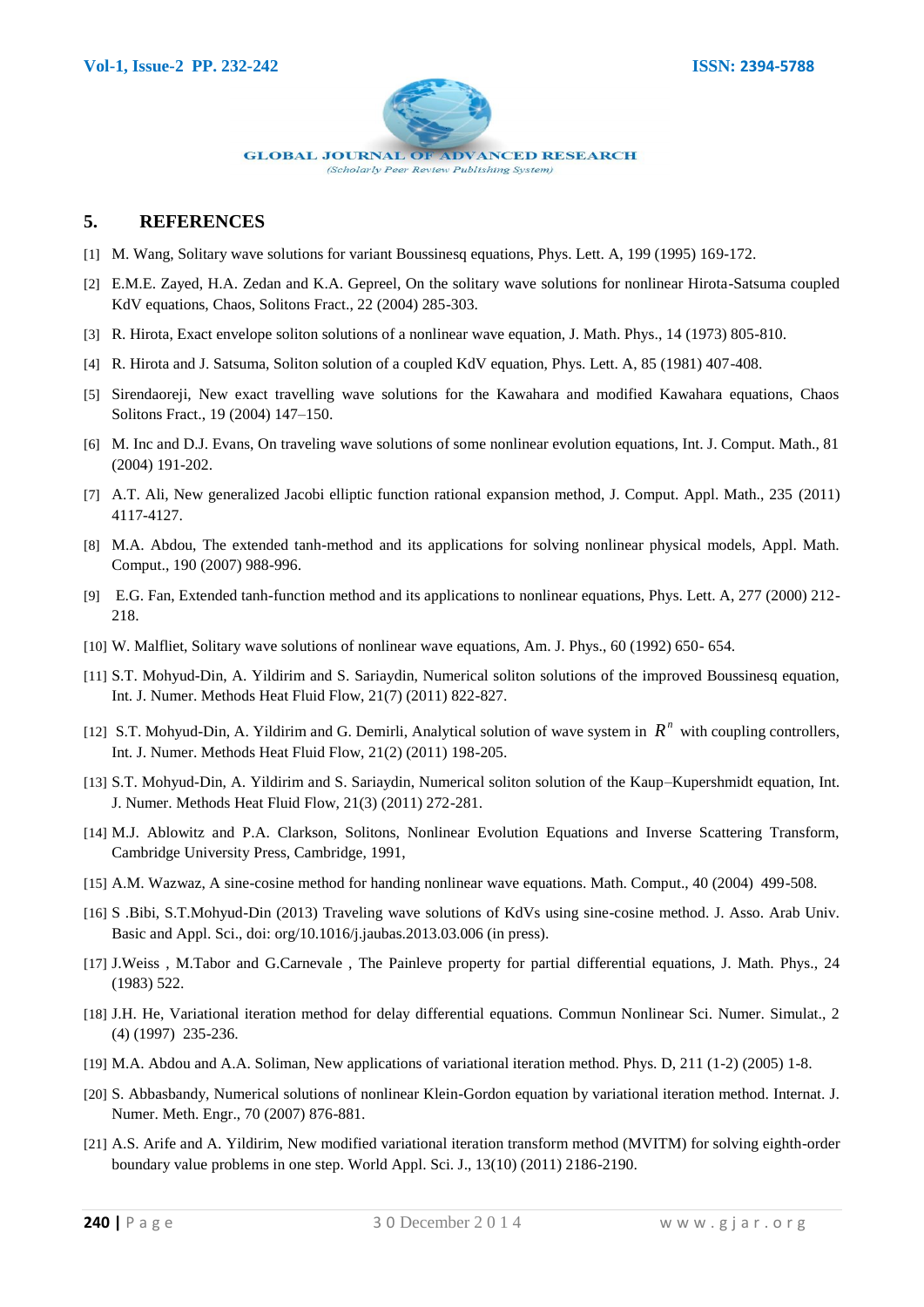

- [22] C. Rogers and W.F. Shadwick, Backlund Transformations, Academic Press, New York, 1982.
- [23] J.H. He and X.H. Wu, Exp-function method for nonlinear wave equations, Chaos, Solitons and Fractals, 30 (2006) 700-708.
- [24] M.A. Akbar, N.H.M. Ali, New Solitary and Periodic Solutions of Nonlinear Evolution Equation by Exp-function Method, World Appl. Sci. J., 17(12) (2012) 1603-1610.
- [25] H. Naher, A.F. Abdullah and M.A.Akbar, New traveling wave solutions of the higher dimensional nonlinear partial differential equation by the Exp-function method, J. Appl. Math., Article ID 575387, (2012) 14 pages. doi: 10.1155/2012/575387.
- [26] J.H. He, An elementary introduction to recently developed asymptotic methods and nano-mechanics in textile engineering, Int. J. Mod. Phys. B, 22(21) (2008) 3487-3578.
- [27] J.H. He, Non-perturbative methods for strongly nonlinear problems, Dissertation. de-Verlag im Internet GmbH, Berlin, 2006.
- [28] M. Wang, X. Li and J. Zhang, The  $(G'/G)$ -expansion method and travelling wave solutions of nonlinear evolution equations in mathematical physics, Phys. Lett. A, 372 (2008) 417-423.
- [29] M.A.Akbar, N.H.M. Ali and E.M.E. Zayed, Abundant exact traveling wave solutions of the generalized Bretherton equation via  $(G'/G)$ -expansion method, Commun. Theor. Phys., 57 (2012) 173-178.
- [30] M.A. Akbar, N.H.M. Ali and S.T. Mohyud-Din, Some new exact traveling wave solutions to the (3+1)-dimensional Kadomtsev-Petviashvili equation, World Appl. Sci. J., 16 (11) (2012) 1551-1558.
- [31] E.M.E. Zayed, Traveling wave solutions for higher dimensional nonlinear evolution equations using the  $(G'/G)$ expansion method, J. Appl. Math. Inform., 28 (2010) 383-395.
- [32] E.M.E. Zayed and K.A. Gepreel, The  $(G'/G)$ -expansion method for finding the traveling wave solutions of nonlinear partial differential equations in mathematical physics, J. Math. Phys., 50 (2009) 013502-013514.
- [33] M.A. Akbar and N.H.M. Ali, The alternative  $(G'/G)$ -expansion method and its applications to nonlinear partial differential equations, Int. J. Phys. Sci., 6 (35) (2011) 7910-7920.
- [34] M.A. Akbar, N.H.M. Ali and S.T. Mohyud-Din, The alternative  $(G'/G)$ -expansion method with generalized Riccati equation: application to fifth order (1+1)-dimensional Caudrey-Dodd-Gibbon equation, Int. J. Phys. Sci., 7 (5) (2012) 743-752.
- [35] A.R. Shehata, The traveling wave solutions of the perturbed nonlinear Schrodinger equation and the cubic-quintic Ginzburg Landau equation using the modified  $(G'/G)$ -expansion method, Appl. Math. Comput., 217 (2010) 1-10.
- [36] J. Zhang, F. Jiang and X. Zhao, An improved  $(G'/G)$ -expansion method for solving nonlinear evolution equations, Int. J. Com. Math., 87(8) (2010) 1716-1725.
- [37] M.L. Wang and X.Z. Li, Applications of F-expansion to periodic wave solutions for a new Hamiltonian amplitude equation, Chaos, Solitons and Fract., 24 (2005) 1257-1268.
- [38] Z. Yan and H. Zhang, New explicit solitary wave solutions and periodic wave solutions for Whitham Broer-Kaup equation in shallow water, Phys. Lett. A, vol. 285 no.5-6 (2001) 355-362.
- [39] T. L. Bock and M. D. Kruskal, A two-parameter Miura transformation of the Benjamin-One equation, Phys. Lett. A, 74 (1979) 173-176.